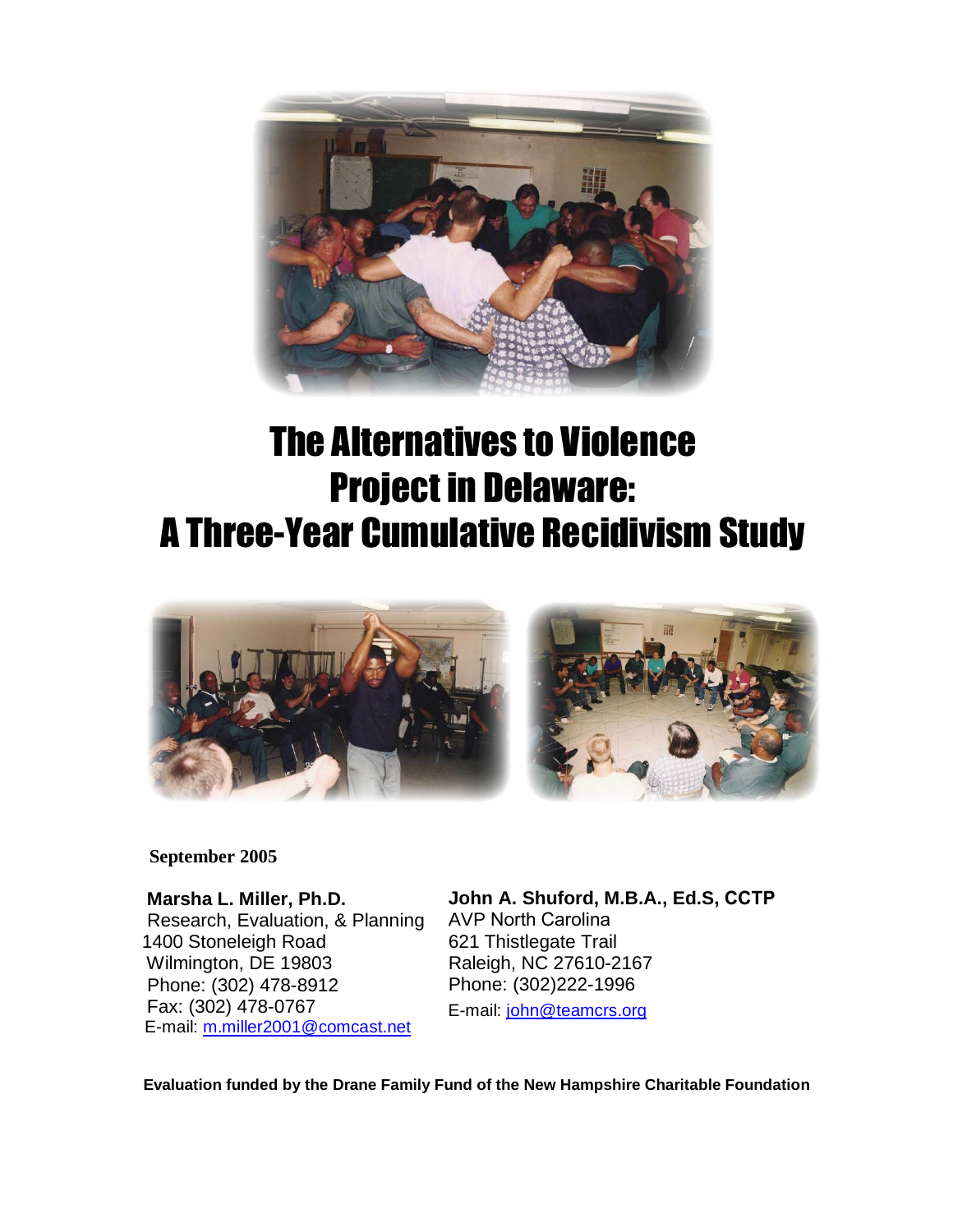### **Abstract**

Recidivism statistics were developed for a random sample of Alternatives to Violence Program (AVP) participants from 1993 to 2001 at the Delaware Correctional Center, the state's largest correctional institution, which houses male inmates with the most serious offenses. Three hundred men were randomly chosen for the sample; 175 had been released at least one year prior to data collection, 162 had been released two years prior, and 148 three years prior. One, two, and three year cumulative statistics are provided for them. At the end of three years following release, only 11.5 percent of the AVP participants had new felony convictions and only half of these were for violent offenses.

The AVP sample was compared to a group of 34 men randomly selected to be the control group for an evaluation of the Life Skills Program at DCC. The AVP sample consistently performed better each year for three years both in recidivism and in the rate of return to prison for any reason. These striking results suggest that AVP is effective in reducing the likelihood of recidivism.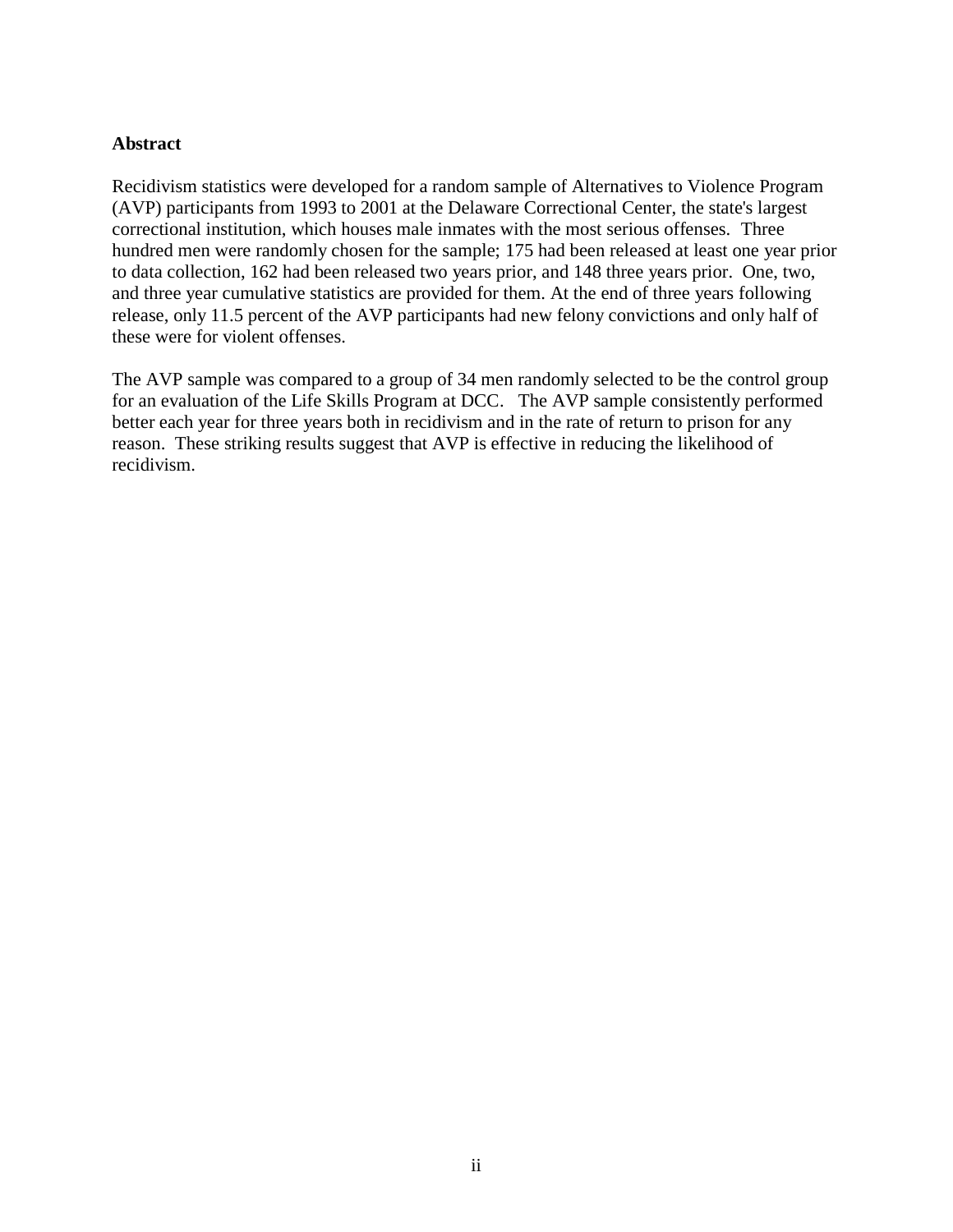### **The Alternatives to Violence Project and Recidivism**

### **Marsha L. Miller, Ph.D.\* John A. Shuford, M.B.A., Ed.S., FACHCA September, 2005**

#### **Background**

 $\overline{a}$ 

The Alternatives to Violence Project (AVP) is a nonprofit volunteer conflict resolution program with established programs in 45 states and 25 countries on six continents. Volunteers conduct more than 1,000 intensive twenty-one hour workshops each year in the US. Seventy percent of which are provided to inmates in local, state and federal prisons. There are three levels of workshops -- Basic, Advanced and Training for Facilitators. At the Advanced level, there are specialty workshops in Bias Awareness, Manly Awareness, and Anger and Forgiveness.

AVP is a multi-cultural, all-volunteer program that began in 1975 at Greenhaven Prison in New York State in response to the violence at Attica Prison. A group of inmates requested help from Quakers to develop a workshop to help turn around the youth entering the prison. The initial workshop was successful, and it subsequently spread by word of mouth to other prisons throughout the US. There are active programs in the United States, Canada, Latin America, Australia, New Zealand, South Africa, Ghana, Uganda, India, Russia, and other Eastern and Western European countries.

AVP promotes no religious doctrine. It operates on the fundamental belief that there is a power for peace and good in everyone, and this power has the ability to transform violence. AVP emphasizes the need to respect and care for self and others, and with this focus, participants develop positive self-images. AVP teaches effective conflict resolution skills -- listening, problem solving, cooperation, assertiveness skills. It also focuses on positive, healthy attitudes. When a person's attitude toward self, others and conflict changes, their world is transformed. They see the world and others differently and this change stays with them, often for the rest of their lives. Comments like the following are common:

"All my life, negativity has been around me. I am negativity. It has created me. My thoughts were negative. When I dealt with other people, it was in the negative realm . . . Like most of us here, we came from a war zone, America is a war zone. You have to look at life as a soldier, every day. AVP took out the negative and put in positive. It gave me new avenues to view, new alternatives, other ways to see things. Now I sit back and look at the world in a different way, with a different perspective."

"What I like about AVP is that I look at others differently and I look at myself differently. I look in the mirror and I actually like what I see. I like what I've become and what I've become inside. I never before thought of how I related to other people, the defensiveness and intimidation. It just never occurred to me to think about it, that there was another alternative, not until AVP."

Before AVP, I only thought about violence, there was no second option. The violence in my life got worse and worse. I spent most of my 11 years in prison in the hole. I am not a sensitive, caring, understanding individual, but this program has really had an impact on me. AVP saved

<sup>\*</sup> John Shuford was primarily responsible for the background section of this report. The research was conducted independently by Marsha Miller who is responsible for the methods, results, and discussion section.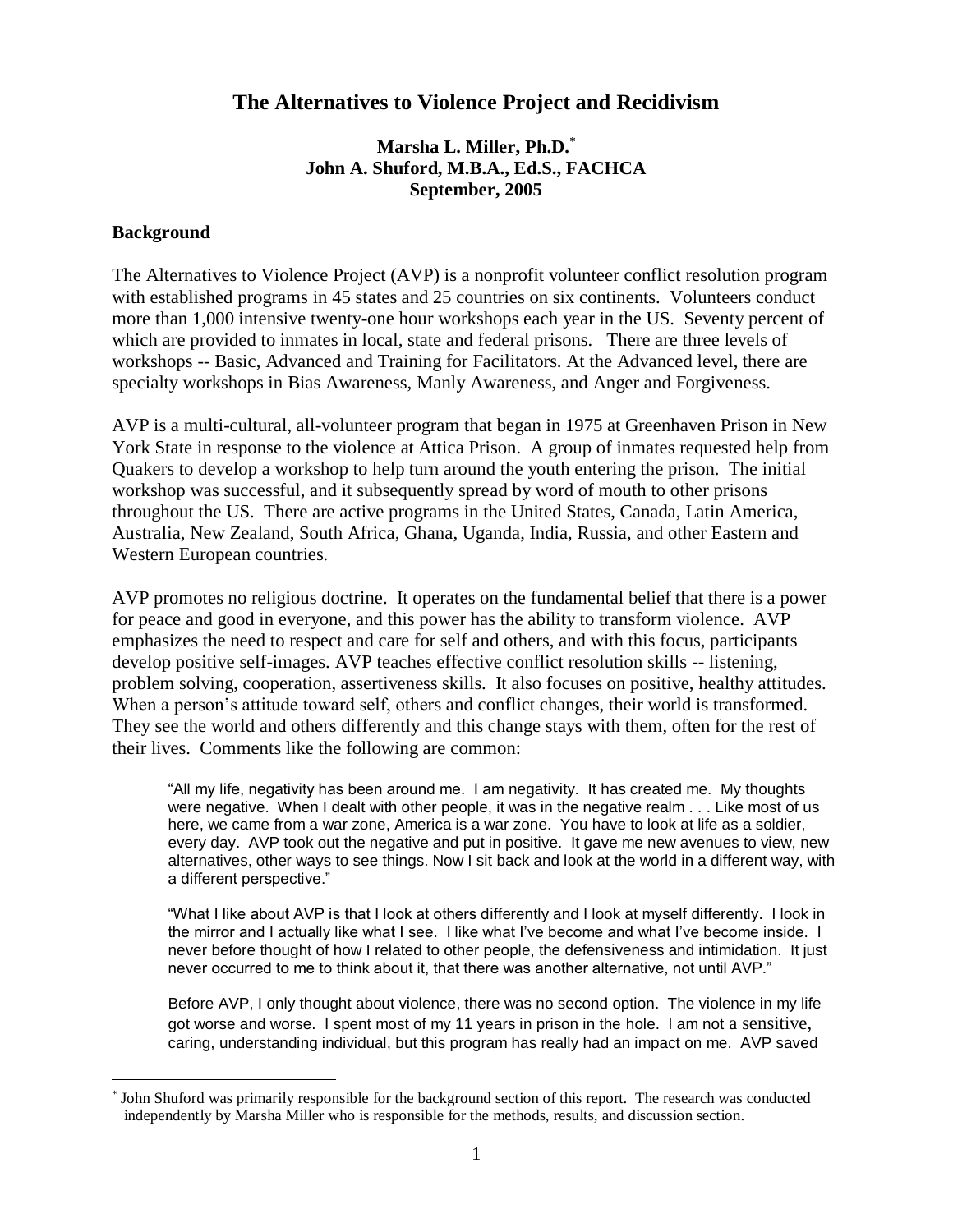my life, it gave me another option. During my first basic as a trainer, there were a number of inmates there whom I had been very violent to before. I knew if I was to be a role model, to live AVP, I had to apologize to them for what I had done. It was odd to apologize to someone I had defeated and who had pleaded for his life to me. Some friends got out of maximum for having beat up some correctional officers and came to me anxious to get some action. I explained to them that that type of activity was not me anymore. You could see the hurt in their eyes and it hurts me because I know I cannot do it and I cannot allow them to do it. It is a whole different world, it's different for me. When I was a warrior, I fought with all the tools I could fight with. I learned to be the best that I could be. Now to be a warrior for nonviolence, I had to learn the tools of AVP."

"I always thought there were two kinds of people, strong and weak. When I learned the difference between passive, assertive and aggressive, it totally changed my perception. That was the turning point for me. Strength is now something that comes from within."

"I had been in every group in the institution. They gave me the same information. There were very few solutions offered. When you are given the information without the solution, you are still lost. AVP gave me some concrete solutions."

"We have to re-evaluate what it is to be a man. My grandfather used to tell me that you know you are a man when you don't have to prove anything to anybody else. Now I understand. I could not before AVP."

AVP is also well respected within corrections. Prison officials report improvements in inmate behavior, like the following:

"I saw AVP facilitate a dramatic reduction in the number of assaults between inmates . . . and the overall climate improved to a point where the inmates were actually seeking out ways to positively effect their living environment." [Stan Taylor, Commissioner, Department of Correction, Delaware]

"Your program has been a mainstay contributing to the lowering of violence in the Facility. Time and time again, we have witnessed the effectiveness of the Alternatives to Violence Project through changed behavior of inmates, who might otherwise have committed violent acts which would have lengthened their period of incarceration. It is my sincere hope you are able to continue providing the Alternatives to Violence Project here at Eastern. We have no substitute program; we must rely on you and your staff for this vital support." [Philip Coombe, Jr., Superintendent, Eastern Correctional Facility, New York.]

Yet despite the positive views of AVP in correctional systems, little empirical outcome data has been available and no recidivism statistics had been developed until research was conducted in Delaware. In 2001, Delaware correctional officials approved two studies designed to answer questions about the impact of AVP on inmate behavior in prison and recidivism following release. The Delaware Correctional Center (DCC) was chosen as the focus of the research because the program was first established in that institution in 1991 and has been in continuous operation since.

#### **Sloane Study**

The first study (Sloane 2002) looked at inmate behavioral write-ups before and after participation in AVP and used an experimental group and control group. The latter was taken from the waiting list of more than 400. The sample size was 31 for the experimental group and 37 for the control group. Most subjects had long sentences of over 15 years and about 50% were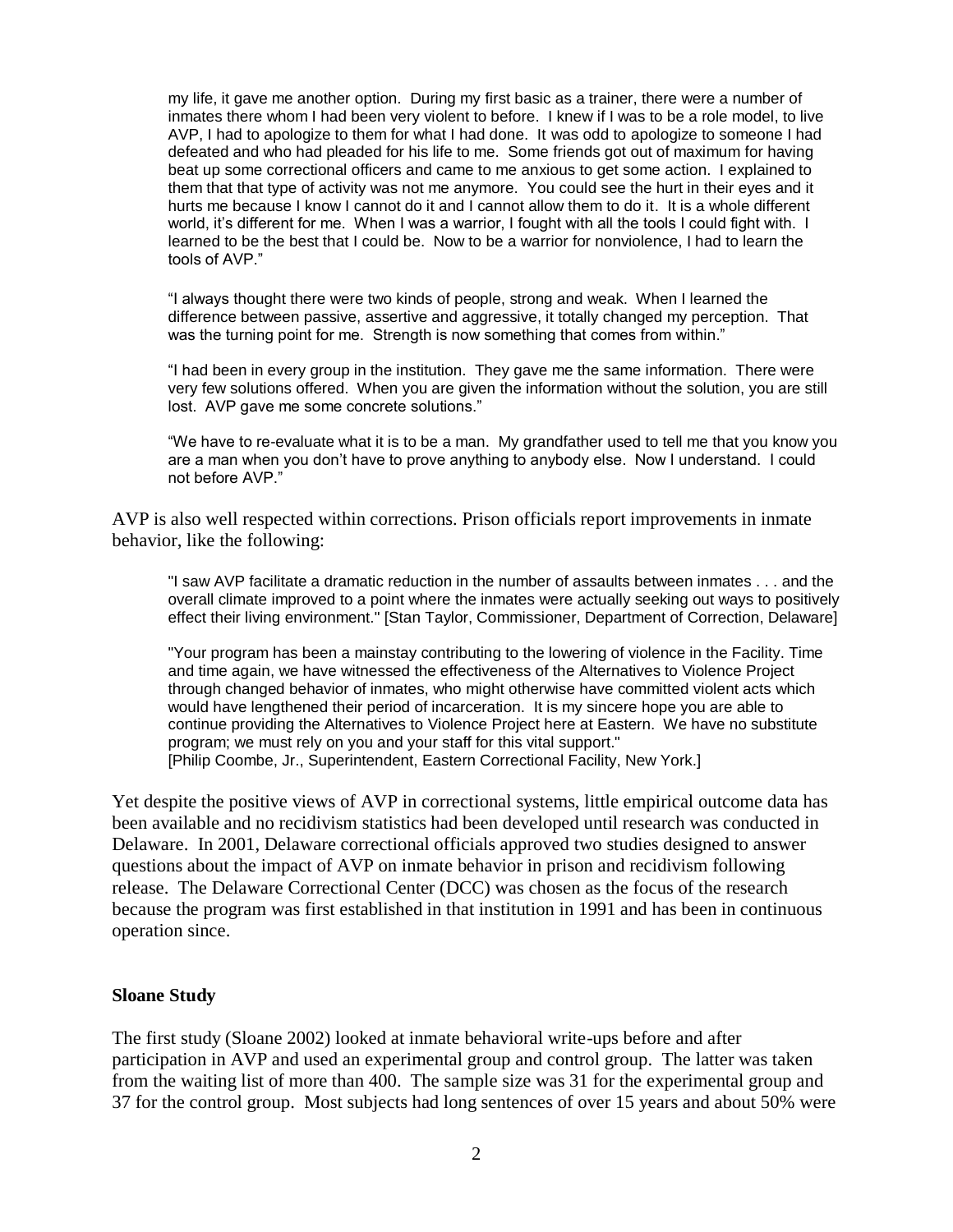lifers. All were sentenced for violent crimes and most had multiple offenses. Half of the experimental group had only the Basic workshop and the other half had advanced levels.

The results of the study were that the experimental group experienced a 60% drop in write-ups compared with the control group. AVP showed a greater impact on young inmates and those with a GED or high school education. An explanation for why AVP appeared to be more effective with those under age forty is that those over forty tend to have far fewer write-ups. Those over forty in both the control and experimental groups had low write-ups and thus, showed only a small improvement from AVP.

AVP was equally effective with all ethnic groups studied.

There were also interviews with a sample of the experimental group. Analysis of their comments suggests: [page 16, Sloane 2002]

- AVP develops respect for self and others [empathy].
- AVP develops critical social skills [communication, interpersonal trust]
- AVP helps participants develop alternative approaches to conflict resolution by providing examples, practice and positive reinforcement.
- Participants desire a better "community" within the institution [safer, more social environment with more meaningful interaction with fellow inmates and a desire to participate in socially oriented activities.]
- AVP establishes a reinforcing social system within the institution.

All of the interviewed men indicated they had grown up in environments where they were physically and/or sexually abused. Most said they did not understand any other way to react to conflict or confrontation except violently, because they never had an alternative model or example. That is, they started from a position of significant deficiency in social skills as compared to the general public. It is the first time most of them have been taught how to communicate and relate to others. For many, it is the first time they have talked to someone else about their thoughts or feelings on any intimate level.

"AVP starts by establishing a sense of dignity or self-worth in participants. This serves to instill a willingness and ability to communicate. Participants first have to see themselves as worthy of being communicated with, in order for them to initiate the process. As they begin communicating, they develop affective trust [cognitive trust is believing that others are competent to carry out a particular task, whereas affective trust is believing others will support and help you as part of your friendship]. As trust builds, they begin to share feelings and learn that others are more like them than they are different. This leads to the recognition that others are 'OK.'" [page 19, Sloane 2002]

As affective trust increases, participants begin to see others as having value, which is the foundation for empathy. The result is that pro-social behaviors begin to develop rather quickly. As their self-confidence and self-esteem develop, they are less affected by the negative influences in their housing units and in the institution in general. This is reinforced by the high level of visibility of this positive "community" in the institution and the fact that other graduates tend to reinforce what they have learned from AVP. It also creates curiosity in new inmates who are apprehensive about prison life and are drawn to the AVP community.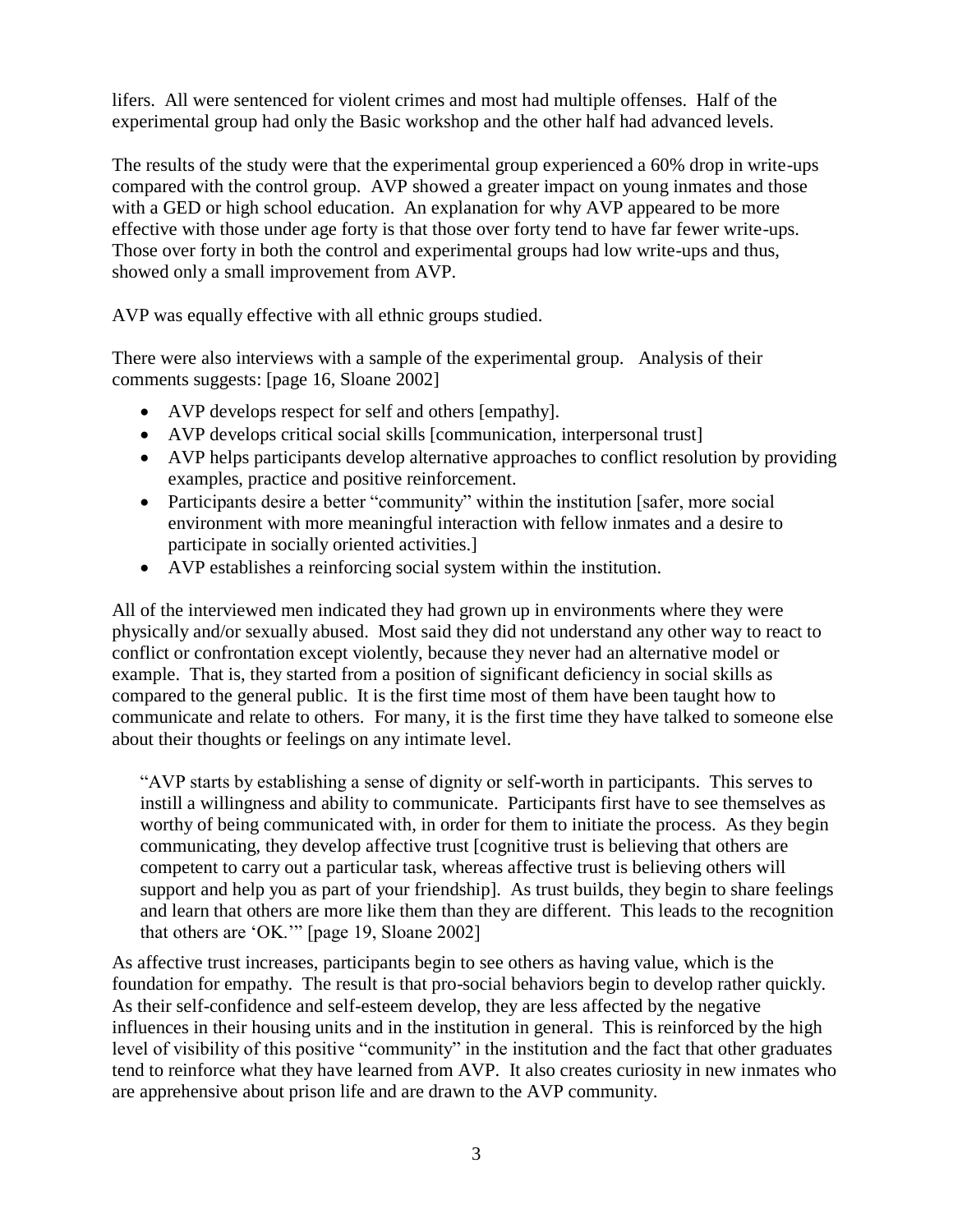Of long term significance is the relationship of these changes on maturation. Two very important skills or abilities of adult maturity are being able to develop meaningful relationships and make healthy decisions. Prison, by its design, arrests the development of these two skills. AVP effectively re-engages this maturation process by:

- Fostering the development of empathy. AVP increases participants' self-awareness and self-knowledge. When they look into themselves, they discover their "innate health," which we all have. This increases their self-acceptance, which allows them to be more accepting and risk taking with others. This is the basis of empathy, which is necessary for meaningful relationships with significant others.
- Empowering participants through interpersonal and intrapersonal skills development and attitude change. Inmates typically feel themselves to be victims, powerless and alienated. AVP helps them realize they are co-creators of their lives, which with positive attitude change, leads to responsible and healthy decision-making.

### **Methods**

The current study focuses on recidivism. Three hundred men were randomly chosen from a list of the first ten years of AVP participants at DCC and followed through Delaware's Criminal Justice Information System (CJIS) for three years following their release from the institution. Of the three hundred men, one hundred-twelve (37.3 percent) were still in prison at the time of data collection in the spring of 2005. Nine died in prison and another shortly after release for a total of 3.3 percent. Of the remaining 178 men, three had not been in the community for a full year at the time of data collection and are excluded from the analysis, leaving 175 men for whom statistics can be provided.

Recidivism is defined as it is in other studies that the researcher has done for the Delaware Department of Correction. It includes pending misdemeanor or felony charges or convictions, although in this study, there were very few pending charges; virtually all had been resolved one way or another at the time of data collection. Criminal violations such as third degree criminal trespass or violations of local ordinances such as having an unlicensed dog are not included. Charges which have been dismissed or withdrawn or which have resulted in a verdict of 'not guilty' are excluded. Arrests for violations of probation are excluded as are charges of escaping from a work release center. These problems with compliance show up in the return to prison statistics. The goal is to be able to examine the resumption of criminal careers apart from the consequence of rules violations that involve discretion and may be treated differently over time.

### **Results**

Figure One shows the cumulative recidivism rate over a three-year period following release. The statistics include only those men who had been released one, two, or three full years prior to data collection. There are 175 men in the first year's statistics, 162 in the second, and 148 in the third year's statistic.

Figure Two shows the cumulative return to prison rate over a three year period. The reasons for return include technical violations at work release centers, violations of probation, detentions on new charges, and sentences for new convictions.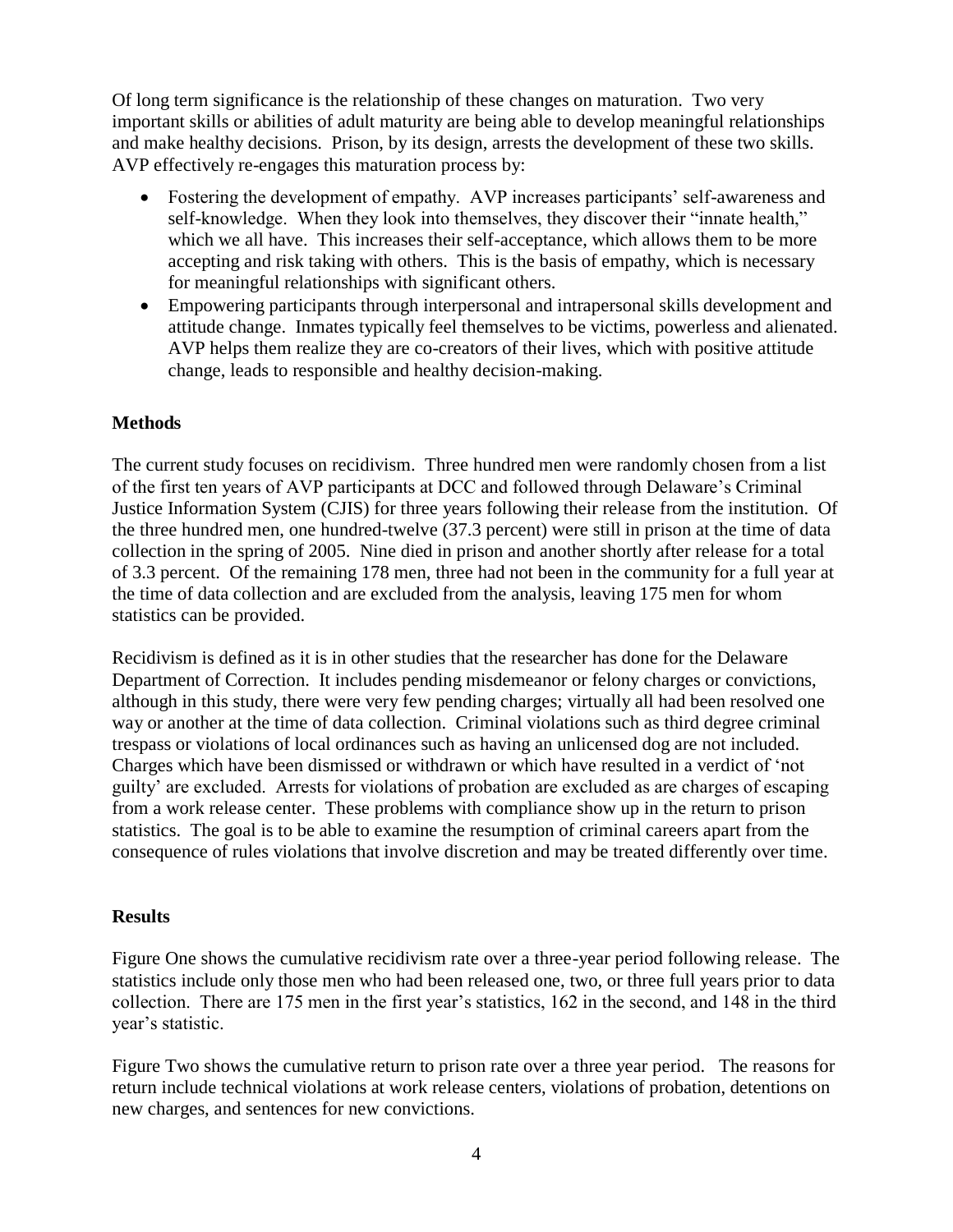## **Alternatives to Violence Program Cumulative Recidivism Rates**



**Figure Two:**

## **Alternatives to Violence Program Cumulative Back to Prison Rates**



Most of the recidivism involved misdemeanors. New felonies are shown in Figure Three.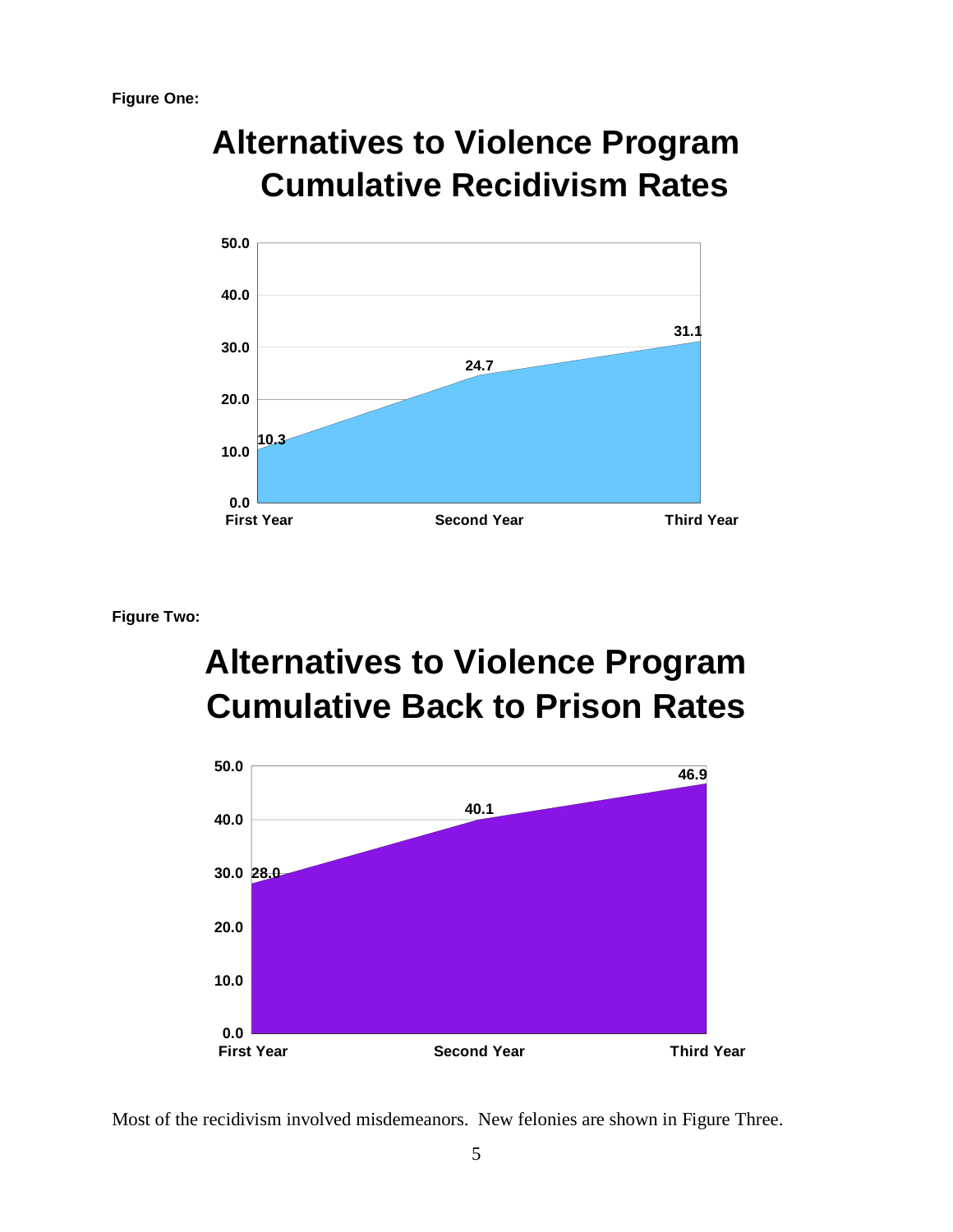

### **Alternatives to Violence Program Cumulative Rates for New Felonies**

The Alternatives to Violence Program focuses on building conflict resolution skills and if successful, should produce a low rate of violent recidivism. In Delaware, most drug felonies are considered violent crimes. For the purpose of this study, they are not included in the definition of violent crimes. The usual offenses are represented in Figure Four along with weapons charge and misdemeanors such as terroristic threatening, menacing, and offensive touching. Figure Five shows only violent felonies.

### **Figure Four:**



### **Alternatives to Violence Program Cumulative Rates of Violent Recidivism**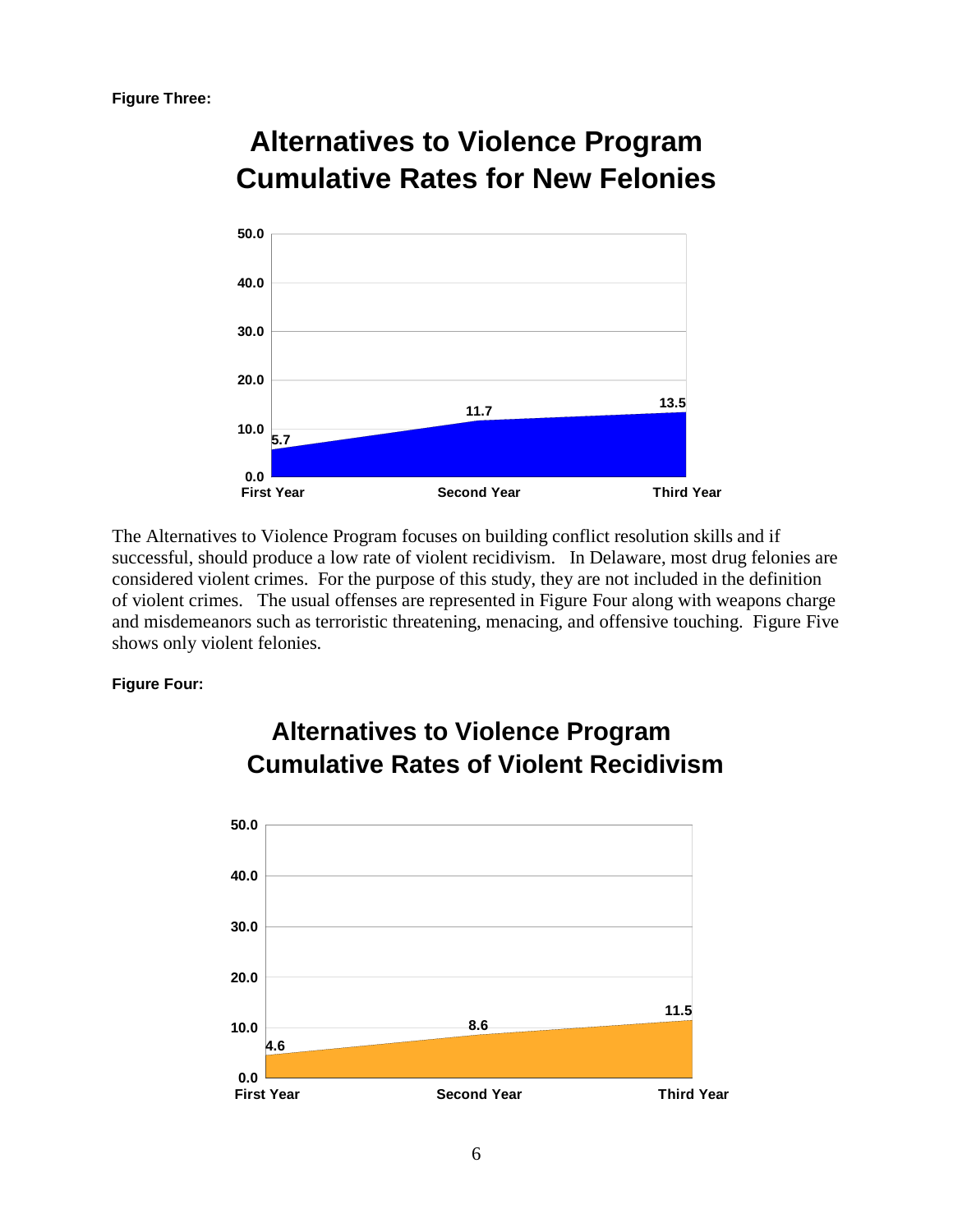

#### **Discussion:**

A limitation of this study is that the evaluation was not set up as an experiment, with inmates randomly assigned to AVP or a control group. Instead, inmates voluntarily signed up for AVP and all who were approved for program participation by the classification board were accepted for participation. How then can we interpret the data? By all definitions of recidivism, the rates certainly appear low, but a comparison group would help in drawing conclusions. There is no baseline study of the recidivism of DCC inmates and if there were, it would include both those who volunteer for programs and those who do not; the AVP program group would be biased towards those with a commitment to rehabilitation who might be less likely to reoffend independent of program participation.

The original research plan proposed to use the control group for the Life Skills Program, which was established in 1995. Life Skills provides academic and moral education, practical living skills, and anger management. Life Skills began as a pilot program with federal funding and included an evaluation component. Program participants were randomly selected from volunteers who had been approved by the classification board. The DCC control group consisted of 34 men who volunteered for Life Skills in 1996 but who were not selected and were free to sign up for other programs as they became available. The DCC Life Skills control group thus offers the advantages of being chosen in the middle of the period being considered and of including people who had volunteered for a multi-month program involving substantial work.

However, when the names of the 34 men in the DCC Life Skills control group were compared to a list of all DCC AVP participants, ten men were found to be on both lists. By chance, two of those ten happened to be selected for the current AVP recidivism study. Despite the overlap, I will show comparative recidivism and return to prison rates for both groups in Figures Six and Seven, respectively. Both charts will show the results for DCC Life Skills control group in its entirety and also with the AVP participants removed.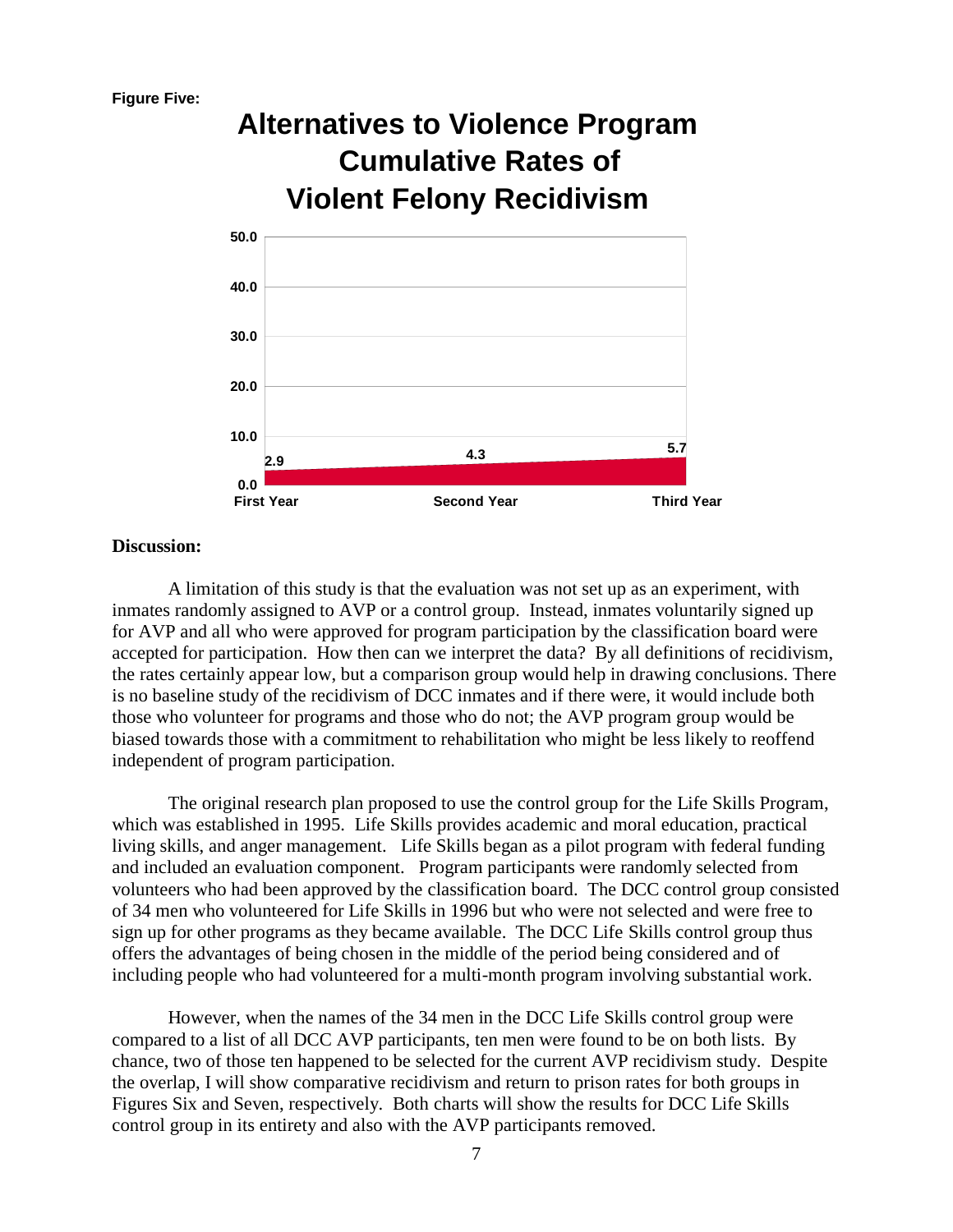**Figure Six:**



**Figure Seven:**

### Comparative **Cumulative Back to Prison Rates**